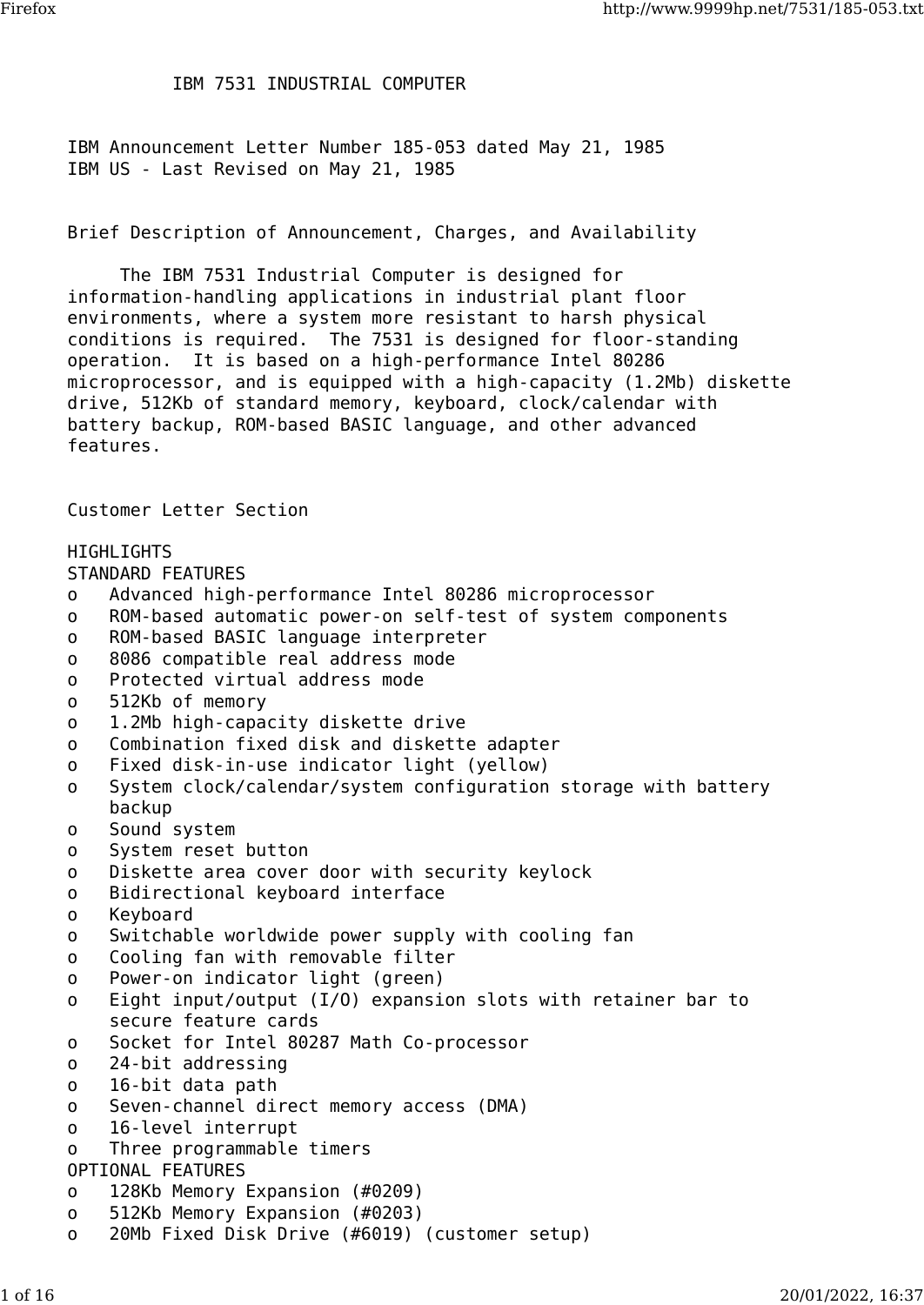- o 20Mb Fixed Disk Drive (#6045) (factory installed)
- o Second 1.2Mb High Capacity Diskette Drive (#6038)
- o 360Kb Dual-sided Diskette Drive (#6039)
- o 80287 Math Co-processor (#0211)
- o PC Network Adapter (#0213)
- o PC Network Cabling Components
	- Base Expander (#0230)
	- Distance Kit Short: (#0231), Medium (#0232), Long (#0233)
	- Cabling Segments: 25-foot (#0234), 50-foot (#0235), 100-foot (#0236), 200-foot (#0237)
- o Serial/Parallel Adapter (#0215)
- o Serial Adapter Cable (#0217)
- o Serial Adapter Connector (#0242)
- o Prototype Adapter (#0220)
- o Enhanced Graphics Adapter (#1200)
- o Graphics Memory Expansion Card (#1201)
- o Graphics Memory Module Kit (#1203)
- o Binary Synchronous Communications Adapter (#1204)
- o Synchronous Data Link Control (SDLC) Communications Adapter (#1205)
- o PC Cluster Adapter (#1206)
- o PC Cluster Cable Kit (#1207)
- o Data Acquisition and Control Adapter (#1502)
- o Distribution Panel (#1504)
- o General Purpose Interface Bus Adapter (#1503)
- o Communications Adapter Cable (#2067)
- o Color/Graphics Monitor Adapter (#4910)
- o Combination Adapter Cable (#6001)
- o Combination Adapter II (#6020) \*
- o 128Kb Memory Board for the Combination Adapter II (#6040) \*
- \* Available fourth quarter 1985

## DESCRIPTION

 The IBM 7531 Industrial Computer has been designed to meet industrial environmental conditions. These conditions can be summarized as follows:

- o Extended temperature operation
- o Extended vibration and shock operation
- o Extended voltage transients operation
- o Extended particulates operation.

 The 7531 provides plant floor personnel with a system capable of handling computer applications in the plant floor environment.

 The 7531 is designed for floor-standing operation. The system unit base is provided with four holes to facilitate optional bolting to the floor or other stable platform. Bolting should be considered only in those situations where placement of the 7531 may affect the stability of the system unit. However, bolting the 7531 is not a requirement for proper operation of the system.

 The IBM 7531 Industrial Computer is based on a high-performance 16/24-bit Intel 80286 microprocessor, and is equipped with a high-capacity (1.2Mb) diskette drive, keyboard, ROM-based BASIC language, clock/calendar with battery backup, diskette area cover door with security keylock, and system reset button. Standard memory is 512Kb. The system may be further expanded to 640Kb with the 128Kb memory expansion or 128Kb memory board options or up to 3Mb with the 512Kb memory options.

The system can be further expanded through additional customer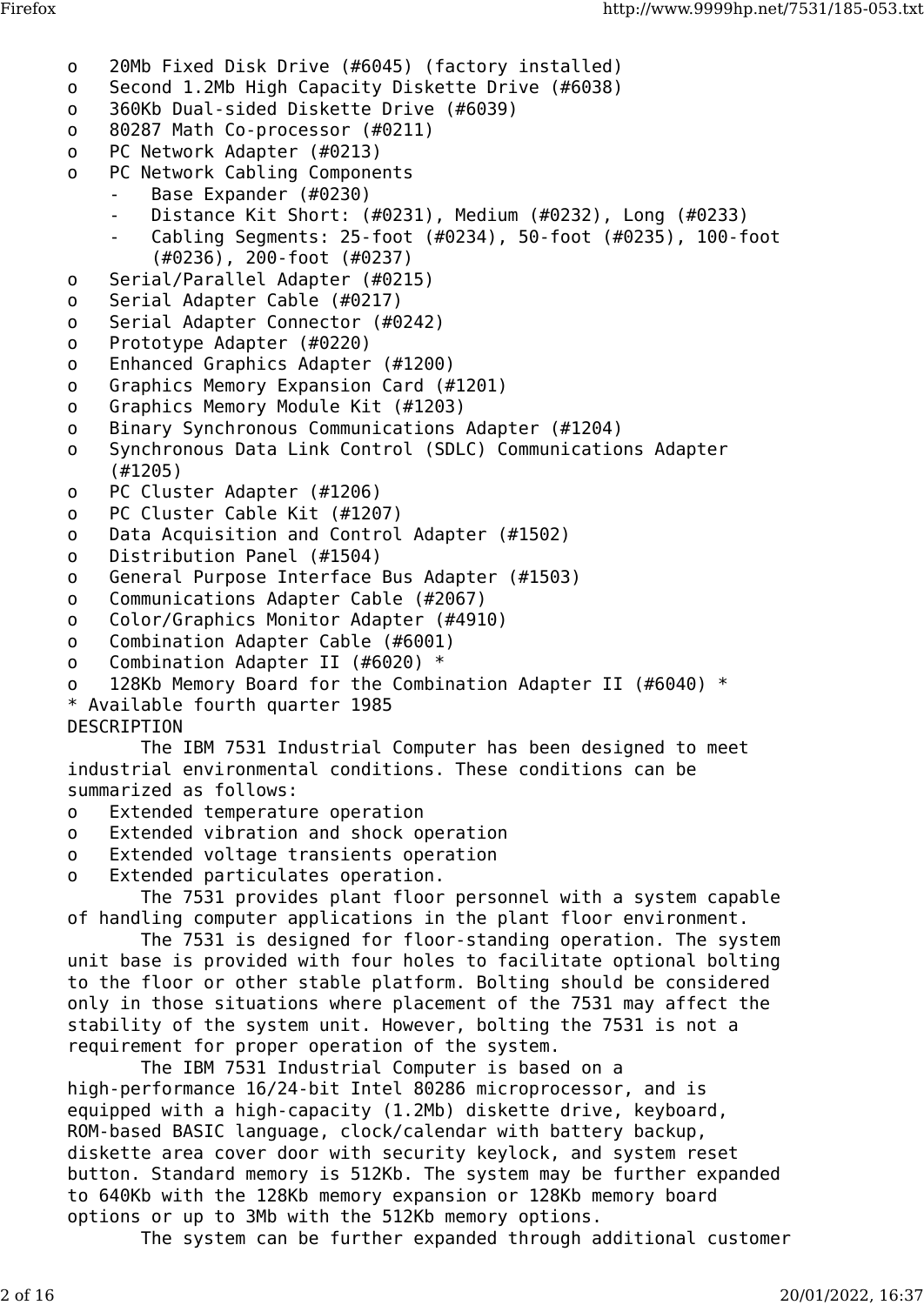setup options. One or two 20Mb Fixed Disk Drives, a second 1.2Mb High Capacity Diskette Drive, and a Dual-sided (320/360Kb) Diskette Drive are available. A maximum of two diskette drives and one fixed disk drive, or one diskette drive and two fixed disk drives, can be installed in the system unit. These combinations result in direct access storage capacity of up to 41.2Mb.

 DOS 3.0 supports the 20Mb Fixed Disk Drive and 1.2Mb High Capacity Diskette Drive in the 7531 system. With DOS 3.0, the 1.2Mb diskette drive will also read single- and dual-sided diskettes formatted at 160/180Kb and 320/360Kb capacity, respectively. The Dual-sided Diskette Drive (320/360Kb) option is available for downward diskette portability with the IBM 5531 Industrial Computer and IBM Personal Computers.

 To fully utilize the 1.2Mb High Capacity Diskette Drive, a new diskette medium is required. The medium is available from the IBM Systems Supplies catalog with the following description: IBM 5.25 Diskette 2HC, double-sided, high capacity, 96 tracks per inch, soft sectored, part number 6109660.

 To order diskettes, contact IBM Direct, toll-free, via 1 (800) 426-2468.

 Eight option (feature) slots support feature cards for devices, features, or memory. Six of the slots support either the advanced 16-bit or the 8-bit option cards. Two support 8-bit option cards only. However, the 7531 uses one 16-bit slot for the standard combination fixed disk and diskette drive adapter. The result is seven available expansion slots. A retainer bar is provided to secure the feature cards.

 A cooling fan is included for the worldwide power supply, and a cooling fan with removable filter for the system unit features. The 7531 also includes a diskette area cover door with security keylock, which, when locked by the user, prevents initialization of the system and entry of command/data from the keyboard.

 The keyboard offers commonly used data and word processing functions along with separate typewriter and numeric keypads. Key-location enhancements and mode indicators (Cap Lock, Numeric Lock, Scroll Lock) improve keyboard usability. Special symbols may be accessed with a combination of keys. Depending on the application program, from 10 to 40 special function keys may be supported. The keyboard is attached to the 7531 via a 10-foot coiled cable, permitting a variety of workspace configurations. DESCRIPTION OF FEATURES

512KB MEMORY EXPANSION OPTION (#0203): Adds memory above 1Mb, in 512Kb increments. Up to five options may be plugged into the I/O expansion slots of the system unit to provide a total of three megabytes of primary storage. Performance characteristics are the same as for other 7531 user memory. Note: This option may not be used for address storage from 512Kb to 640Kb. The memory range from 640Kb to 1Mb is reserved for system functions. Each memory increment requires one 16-bit expansion slot.

128KB MEMORY EXPANSION OPTION (#0209): Expands the memory from 512Kb to 640Kb. Performance characteristics are the same as for other 7531 user memory. Only one 128Kb Memory Expansion Option may be installed. It requires a 16-bit expansion slot. Limitation: cannot be installed with the 128Kb Memory Board for the Combination Adapter II (#6040). 20MB FIXED DISK DRIVE (#6019 AND #6045): Two optional fixed disk drives may be installed on the 7531, providing a total of 40Mb of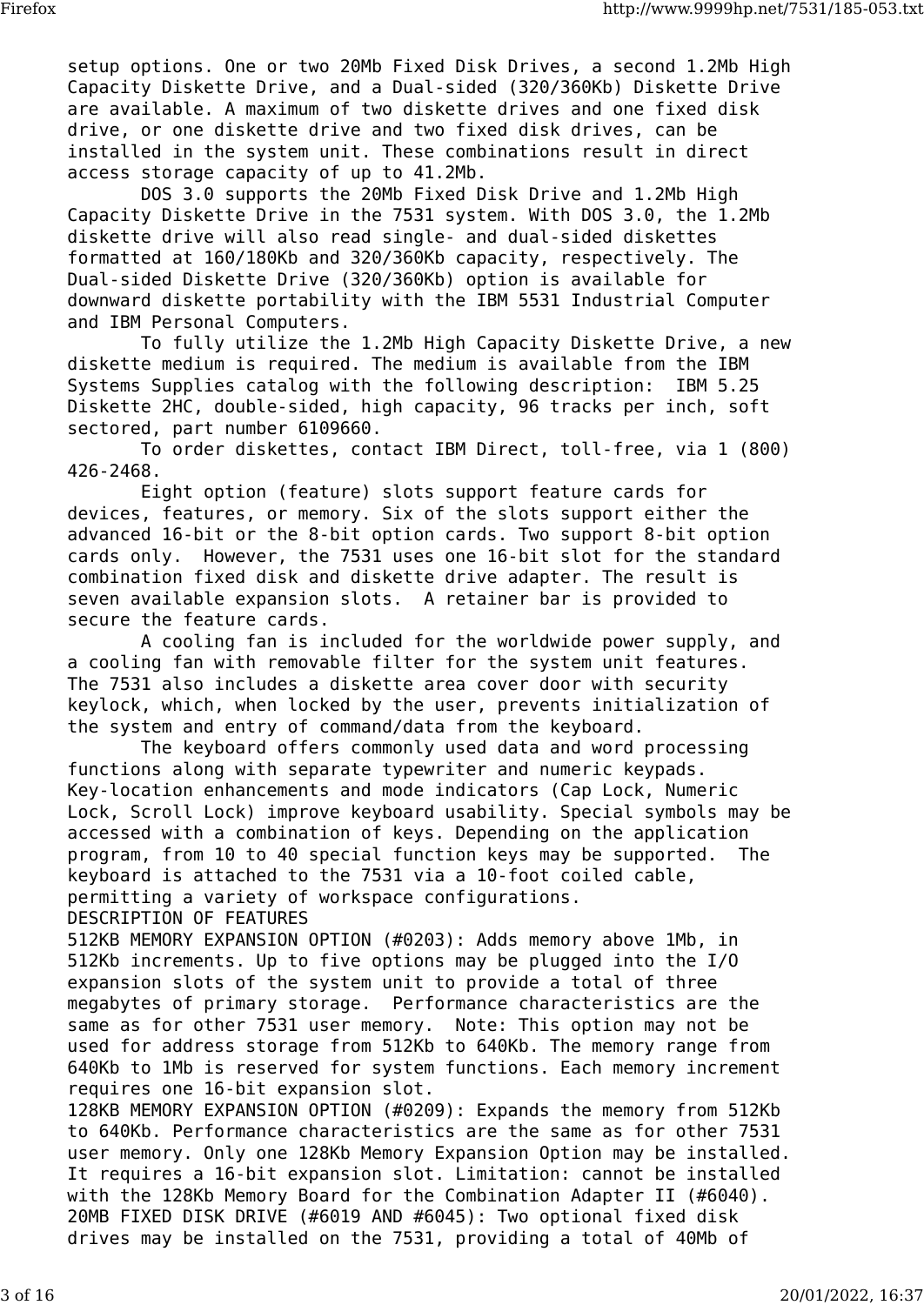fixed disk storage capacity. Space and power are provided in the system unit for the drive(s). All fixed disk or diskette drives use the standard combination fixed disk and diskette drive adapter in the system unit. A dedicated landing zone for the read/write heads is available to protect the file and its contents during shipping, movement, or storage. The number of fixed disk drives and diskette drives must not exceed three. No more than two fixed disk drives can be installed in a system unit. #6019 is a customer setup drive.

#6045 is plant installed.

Characteristics:

- o 20Mb of storage
- o 512 bytes per sector
- o 17 sectors per track
- o 75 ms average access time
- o 3600 RPM
- o 5M bit per second transfer rate
- o Dimensions:
	- Height 82.55 mm (3.25 inches)
	- Width 146.05 mm (5.75 inches)
	- Depth 203.20 mm (8.00 inches)
	- Weight  $2.3$  kg  $(5.1$  lb)

HIGH CAPACITY DISKETTE DRIVE (#6038): This is a half-high, 5-1/4", dual-sided drive with a 1.2Mb storage capacity. Space and power have been provided in the system unit for up to two drives. The drive is fully self-contained and consists of a spindle drive system, a read positioning system, and a read/write/erase system.

 One of these drives is standard in the 7531. An optional second drive may be installed in the system unit adjacent to the first if the space is not occupied by another diskette drive. Both drives use the standard combination fixed disk and diskette drive adapter in the system unit. The number of fixed disk drives and diskette drives must not exceed three.

 The drive uses the new 96-TPI, high-density medium. In addition, it will read or write 48-TPI, single- or dual-sided media written for the IBM 5531 Industrial Computer and IBM Personal Computers, providing a high level of compatibility with existing applications. However, once a 48-TPI medium has been written in this drive, it may only be read by a high-capacity diskette drive.

Characteristics:

- o 1.2Mb storage
- o 512 bytes per sector
- o 15 sectors per track
- o 96 tracks per inch
- o Two sides
- o 80 tracks per side
- o 360 RPM
- o Supports 300K and 500K bits/second data transfer rate
- o 94 ms average access time in 96-TPI mode
- o Dimensions:
	- $Height$  42.9 mm  $(1.7$  inches)
	- Width 149.0 mm (5.9 inches)
	- Depth 202.1 mm (8.0 inches)
	- Weight 1.6 kg (3.5 lb)

DUAL-SIDED DISKETTE DRIVE (#6039): This diskette drive permits the exchange of 320/360Kb diskette media between the 7531, the IBM 5531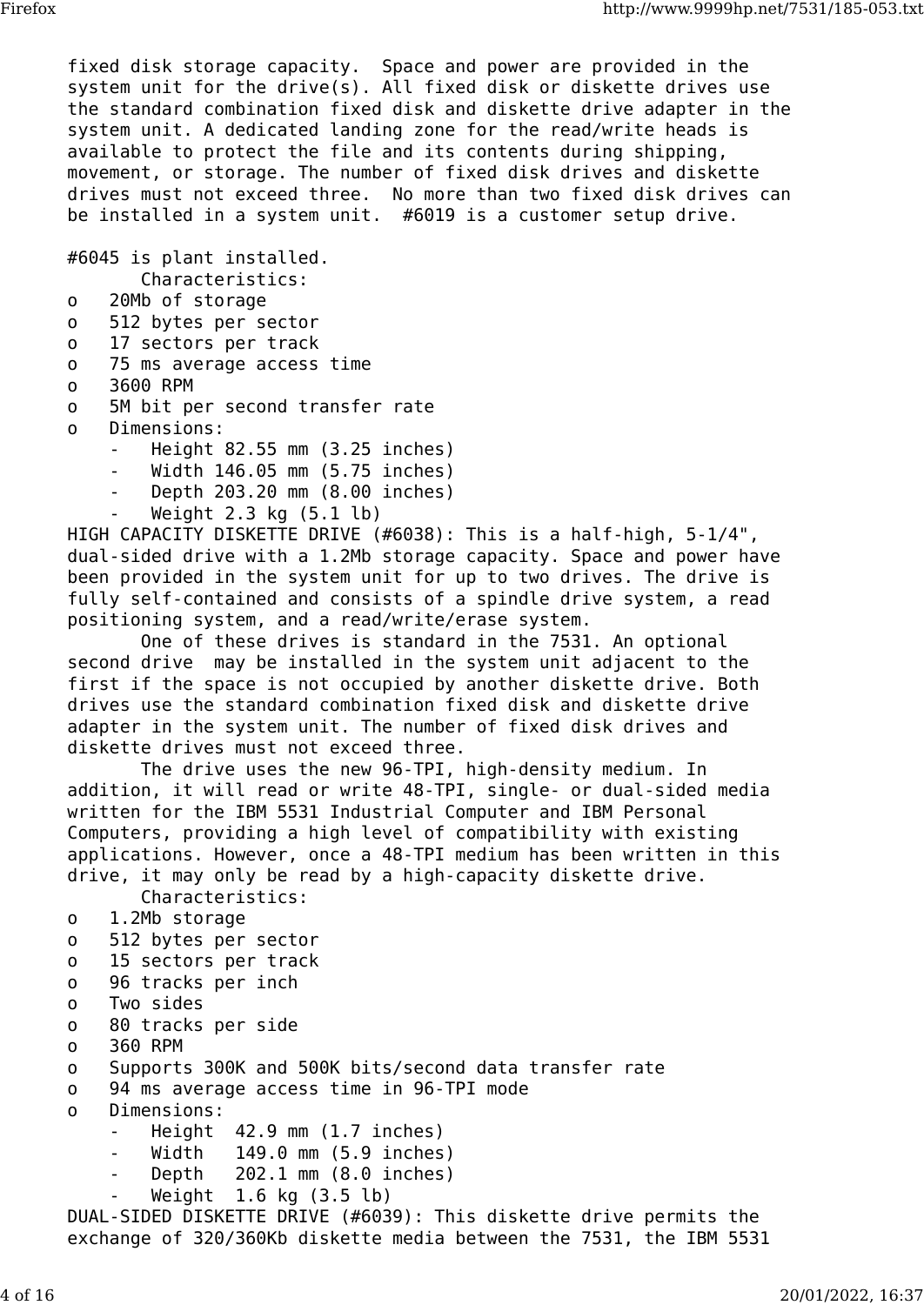Industrial Computer, and IBM Personal Computers. It is a half-high, 5-1/4", dual-sided drive with a 320/360Kb storage capacity. Space and power for one drive have been provided in the system unit. The drive is fully self-contained and consists of a spindle drive system, a read positioning system, and a read/write/erase system.

 This drive is installed in the system unit adjacent to the standard high-capacity diskette drive if the space is not occupied by another diskette drive. This drive uses the standard combination fixed disk and diskette drive adapter in the system unit. The number of fixed disk drives and diskette drives must not exceed three.

Characteristics:

- o 320/360Kb of storage
- o 512 bytes per sector
- o 8/9 sectors per track
- o Two sides
- o 91 ms average access time
- o 40 tracks per surface
- o 48 tracks per inch
- o 300 RPM
- o Transfer rate of 250K bits/second
- o Dimensions:
	- $Height$   $42.9$  mm  $(1.7$  inches)
	- Width 149.0 mm (5.9 inches)
	- Depth  $202.1$  mm  $(8.0$  inches)
	- Weight 1.6 kg (3.5 lb)

MATH CO-PROCESSOR (#0211): A high-performance numeric 80287 processor extension with floating point, extended integer, and BCD data types, compatible with the Intel 8087 Math Co-processor. When installed, the system fully conforms to the proposed IEEE Floating Point Standard and is an excellent facility for high-performance numeric processing. Only one Math Co-processor can be installed in a system unit. PC NETWORK ADAPTER (#0213): The IBM PC Network is a low-cost, broadband, local area network. It provides a reliable, low-maintenance network using standard 75-ohm coaxial cable (CATV compatible) and standard broadband components. The network uses carrier sense multiple access/collision detect (CSMA/CD) protocol to transmit data at 2 million bits per second. The network consists of the IBM 5178 PC Network Translator Unit, which provides single channel frequency translation for the network, the IBM PC Network Adapter (#0213), which attaches IBM Industrial and Personal Computers to the network, and eight IBM PC Network Cabling Components, which may be used to attach up to 72 IBM Industrial and Personal Computers within a 1,000-foot radius of the translator unit.

 The IBM 5178 PC Network Translator Unit provides fixed frequency translation for the IBM PC Network. One translator unit is required for each network. The translator unit is supplied with a separately packaged 120-volt transformer, which plugs into a standard grounded electrical outlet.

 The translator unit has a connector assembly for attaching up to eight IBM Industrial or Personal Computers within a radius of 200 feet (cable segments may be purchased separately). The translator also has an expansion port for attaching the IBM PC Network Base Expander (#0230), which permits attachment of up to 64 additional Industrial or Personal Computers to the network, for a total of 72.

 The 5178 environmental specifications are lower than those of the 7531. Consequently, the 5178 must be installed in a location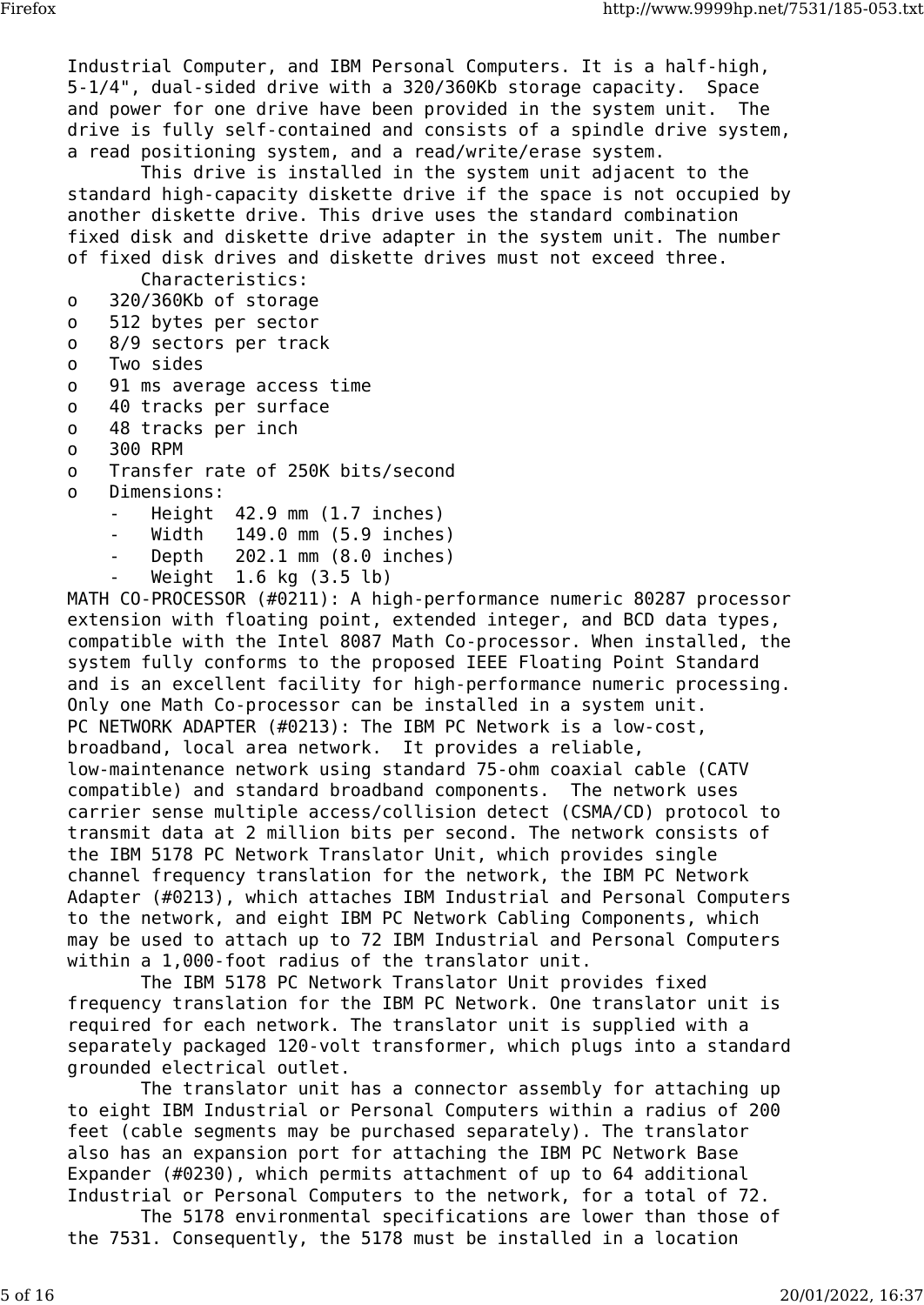where the environmental conditions are similar to those of an office environment.

 The IBM PC Network Adapter is a feature card that plugs into each IBM Industrial or Personal Computer in the network. It is supplied with a three-meter (nine-foot) attachment cable that can be connected directly to, or within 200 feet of, the IBM PC Network Translator Unit. The IBM PC Network Cabling Segments are used to extend the distance up to 200 feet.

 The optional IBM PC Network Cabling Components contain a variety of preassembled wires and connectors that permit installation of a variety of network topologies. They are designed to extend the functional capabilities of the network. These cabling components can be used to increase the maximum number of attached stations from 8 to 72, and to increase the maximum distance of coverage from a radius of 200 feet to a radius of 1,000 feet. The cable component options that provide for end-to-end connection include a Base Expander, three Expansion Kits, and four Cable Segments preassembled from standard CATV components. Standard F connectors are used to connect cable components.

 The IBM PC Network Base Expander (#0230) is required to expand the network to include more than eight IBM Industrial or Personal Computers or more than a 200-foot radius from the translator unit. The Base Expander is a prerequisite for the attachment of up to eight Short, Medium, or Long Distance Kits in any combination. Each Distance Kit can attach up to eight IBM Industrial or Personal Computers. In addition, the Medium and Long Distance Kits extend the network by 400 feet and 800 feet, respectively. In combination with cabling segments, the Short, Medium, and Long Distance Kits can extend the network up to a 1,000-foot radius from the translator unit.

SERIAL/PARALLEL ADAPTER (#0215): Provides a serial port and a parallel port. The serial portion is fully programmable and supports asynchronous communications from 50 to 9,600 baud. The back of the adapter has a nine-pin D-shell connector that is classified as an RS232-C port. When the optional 10-foot Serial Adapter Cable (#0217) or 10-inch Serial Adapter Connector (#0242) is connected to the adapter, the 25-pin end of the cable or connector has all the signals of a standard EIA RS232-C interface. The parallel portion of the adapter provides the ability to attach various devices that accept eight bits of parallel data. The parallel port is provided by a 25-pin, D-shell connector. One or two Serial/Parallel Adapters may be installed. Each requires one expansion slot of either type. Note: This adapter does not support current loop operation. PROTOTYPE ADAPTER (#0220): This adapter is 4.8 inches high by 13.12 inches long. Two card edge tabs, one 2 by 31 positions and one 2 by 18 positions, provide all system control signals and voltages. No components are shipped with this card.

 The adapter contains a voltage bus (+5 Vdc) and a ground bus (0 Vdc). Each bus borders the adapter with the ground bus on the component side and the voltage bus on the pin side. A system interface (wiring only) is also provided with a space for a jumper to specify whether the device has an 8- or a 16-bit data bus. This adapter also accommodates a D-shell connector from 9 to 37 positions. A recommended system interface logic diagram is available, along with a list of recommended components to be used to interface custom logic to the 7531. Up to five Prototype Adapters can be installed in a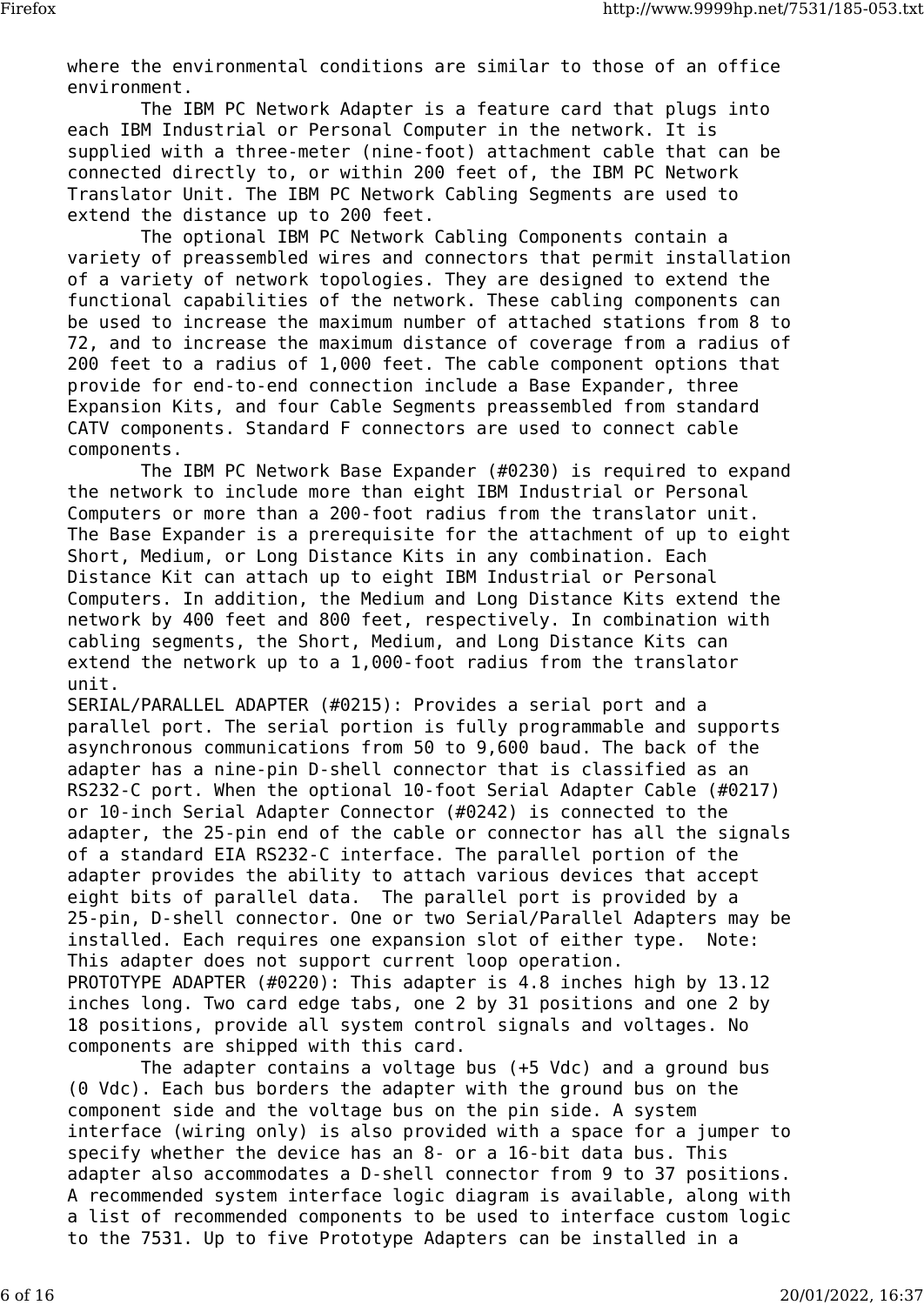system unit. Each requires a 16-bit expansion slot. ENHANCED GRAPHICS ADAPTER (#1200): Provides support for the new IBM 7534 Industrial Graphics Display and enhanced support for the IBM 5532 Industrial Color Display. It requires one expansion slot of either type. The IBM Graphics Memory Expansion Card (#1201) expands the IBM Enhanced Graphics Adapter's 64Kb memory to 128Kb and increases the color range for 640 x 350 graphics from four colors to 16 colors. The IBM Graphics Memory Module Kit (#1203) expands the expansion's card memory to 256Kb, providing additional graphics function.

The Enhanced Graphics Adapter:

- o Supports the IBM 5532 Industrial Color Display or the new IBM 7534 Industrial Graphics Display.
- o Allows full 16-color graphics with the IBM 5532 Industrial Color Display in either 320 x 200 medium definition graphics or 640 x 200 high definition graphics modes.
- o Provides 640 x 350 support in up to 16 colors for graphics on the new IBM 7534 Industrial Graphics Display.
- o Provides high-quality (8 x 14 character box) text in color on the new IBM 7534 Industrial Graphics Display.
- o Allows users to select under program control from a palette of 64 colors when connected to the new IBM 7534 Industrial Graphics Display.
- o Provides 64Kb graphics memory on the IBM Enhanced Graphics Adapter, expandable to 128Kb with the Graphics Memory Expansion Card.
- o Expands graphics memory to 256Kb with the Graphics Memory Module Kit. This added memory may be used to support smooth scrolling, panning (scanning sequentially through graphics memory), and additional pages of graphics data.
- o Allows compatibility modes to execute programs written for the IBM Color/Graphics Monitor Adapter with the IBM 5532 Industrial Color Display. Composite video support for attaching analog monitors or TV sets is not provided.
- o Allows RAM-resident character generator to be loaded from user programs allowing any set of 256 characters to be incorporated into applications.
- o Allows character space expansion to 512 with the IBM Graphics Memory Expansion Card and to 1,024 with the IBM Graphics Memory Module Kit.

o Allows character box sizes up to 32 dots high and 8 dots wide. BINARY SYNCHRONOUS COMMUNICATIONS ADAPTER (#1204): Provides an EIA RS232-C interface. It is compatible with the IBM 7532 Industrial Computer, the IBM 5531 Industrial Computer, the IBM Personal Computer, the IBM Personal Computer XT, the IBM Portable Personal Computer, and the IBM Personal Computer AT. A maximum of two Binary Synchronous Communication (BSC) Adapters may be installed. Only one BSC Adapter may be installed if an SDLC Adapter (#1205) is installed. Each adapter requires one expansion slot of either type. SDLC COMMUNICATIONS ADAPTER (#1205): Provides an EIA RS232-C interface. It is compatible with the IBM 7532 Industrial Computer, the IBM 5531 Industrial Computer, the IBM Personal Computer, the IBM Personal Computer XT, the IBM Portable Personal Computer, and the IBM Personal Computer AT. Only one SDLC Adapter may be installed. It requires one expansion slot of either type. COMMUNICATIONS ADAPTER CABLE (#2067): Allows the user to connect the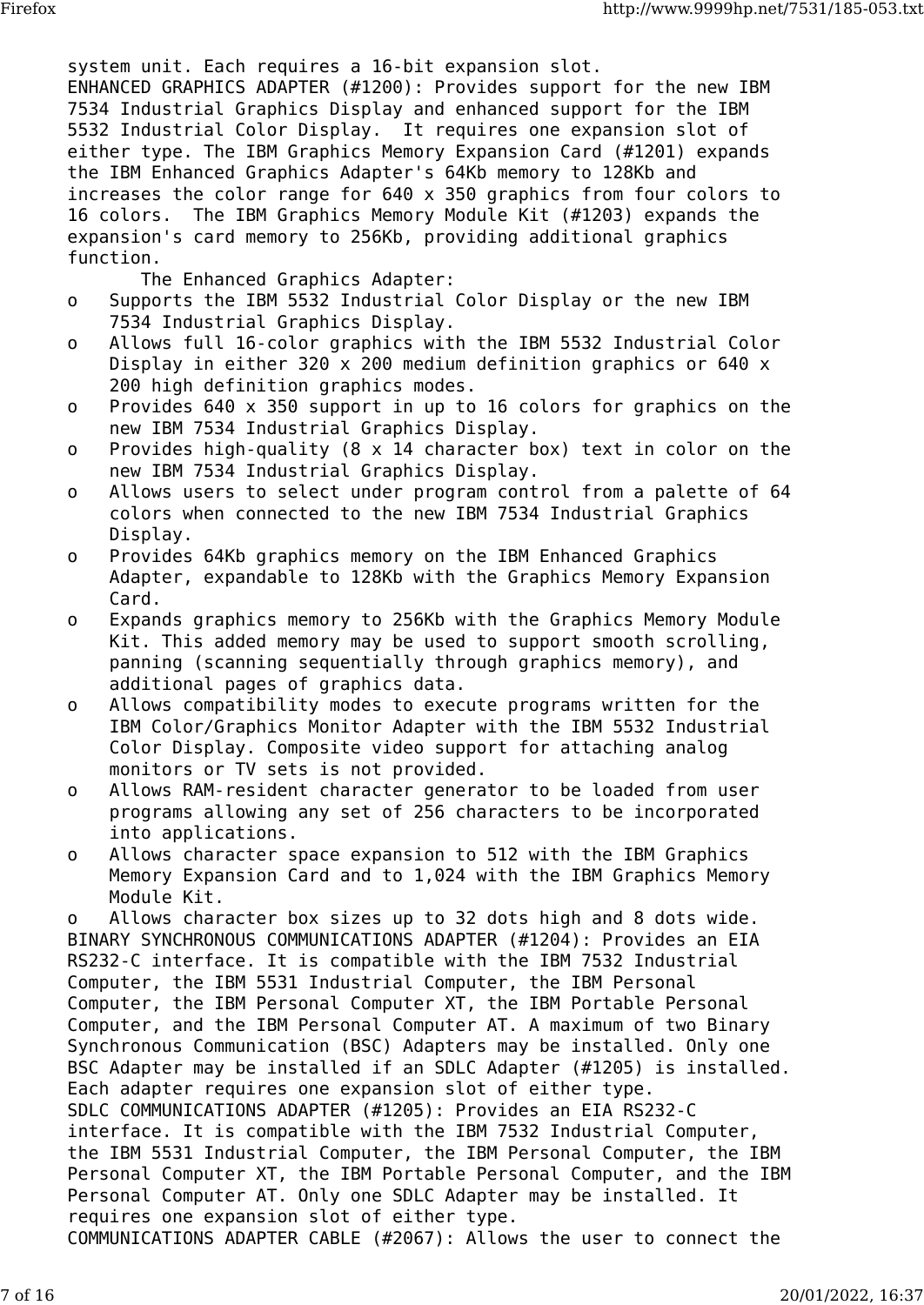Binary Synchronous Communications Adapter (#1204) or the SDLC Communications Adapter (#1205) to a modem via a plug at the rear of the 7531. The cable is double shielded and approximately three meters (10 feet) long. A wrap connector is provided to test the cable. PC CLUSTER ADAPTER (#1206): Used to connect the 7531 in a clustered multi-user configuration consisting of other 7531s, IBM 7532 Industrial Computers, IBM 5531 Industrial Computers, and IBM Personal Computers. This option supports up to 64 computers in a cluster (actual number is dependent on performance characteristics). Each computer in the cluster beyond the first two requires an additional PC Cluster Cable Kit (#1207). The adapter requires one expansion slot of either type.

DATA ACQUISITION AND CONTROL ADAPTER (#1502): An analog and digital I/O card that can be plugged directly into the system unit. This option can be used in a scientific/industrial laboratory setting to control processes, monitor transducers (flow, pressure, temperature, and so on), and automate electronic testing. It requires one expansion slot of either type.

 The IBM Data Acquisition and Control Adapter Distribution Panel (#1504) is an optional feature that provides easy access to the I/O signals, voltages, and grounds of the IBM Data Acquisition and Control Adapter. The distribution panel is connected to the adapter by a shielded cable. The distribution panel is a printed circuit board with four barrier-type screw terminal strips for a total of 88 terminations. A shielded flat cable with a 60-pin connector is permanently attached to the board. The cable and terminal board assembly is housed in a metal enclosure that is slotted to allow user cabling to enter or exit. The cable is approximately 34 inches long.

 Up to four IBM Data Acquisition and Control Adapters can be attached to the 7531.

The Adapter has:

- o Four analog input channels (12-bit resolution)
- o Two analog output channels (12-bit resolution)
- o 16-channel digital input port
- o 16-channel digital output port
- o Programmable sampling rates provided by a 32-bit timer
- o Event counter, programmable rate generator, or programmable time delay provided by a 16-bit user timer/counter. The Distribution Panel has:
- o Screw terminals to attach devices to the distribution panel
- o Multiple grounds for twisted pair terminations
- o Shielded construction to minimize noise interference.

 Application areas that may be addressed with the IBM Data Acquisition and Control Adapter include:

- o Chromatography
- o Electrochemistry
- o Energy management
- o Electronic testing
- o Process control
- o Data logging
- o Robotics.

Some parameters commonly monitored or controlled include:

- o Pressure
- o Flow
- o Temperature
- o Displacement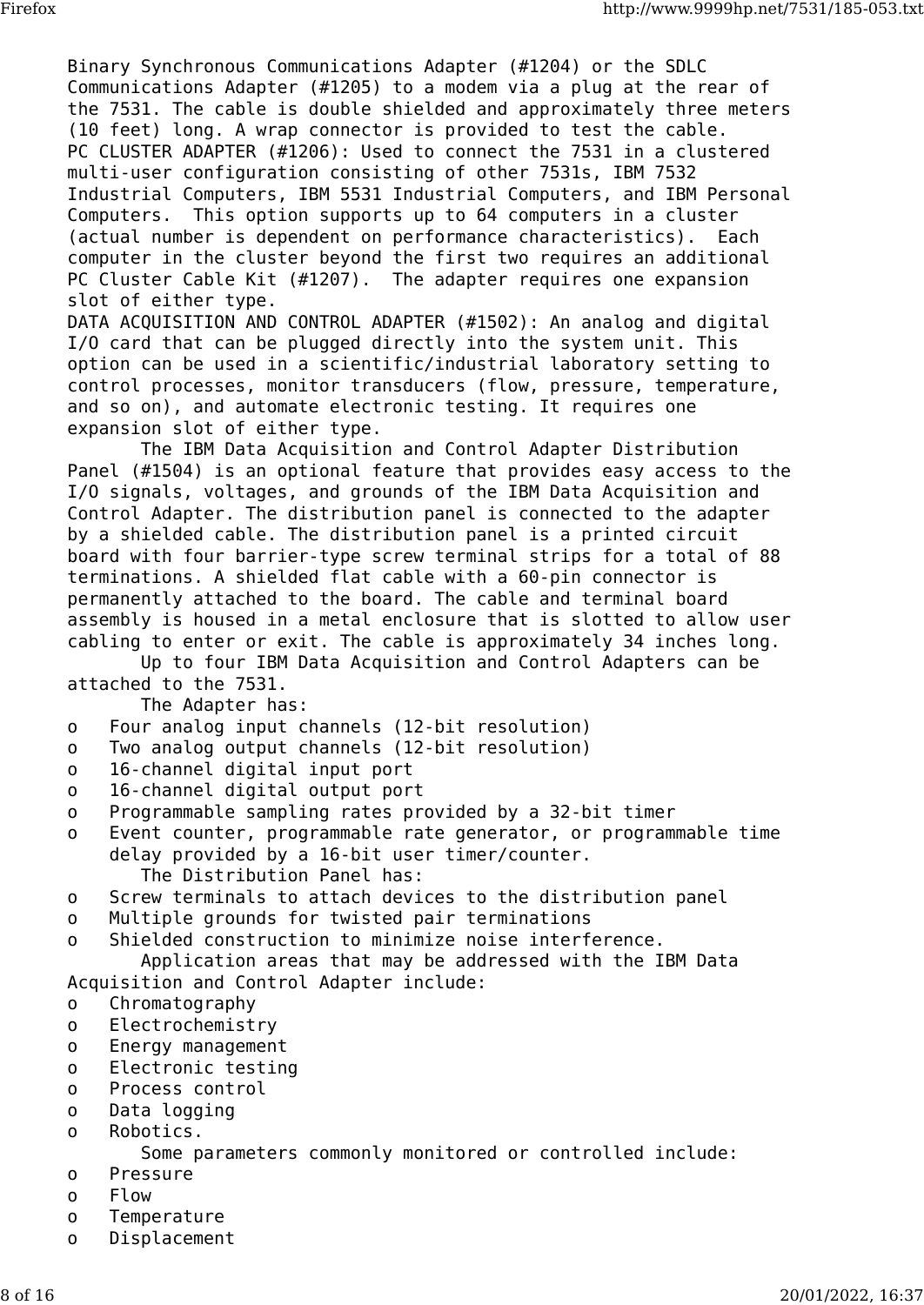- o Voltage
- o Light intensity
- o Rotational speed.

 Some examples of instruments or devices that may utilize the adapter are:

- o Chromatographs
- o Spectrophotometers
- o Pressure gauges
- o Relay controls
- o Thermocouples
- o Gas analyzers
- o Humidity sensors
- o Valve actuators
- o Level gauges
- o Load cells
- o Conductivity cells
- o pH meters.

GENERAL PURPOSE INTERFACE BUS ADAPTER (#1503): Provides an interface between the 7531 and the IEEE-488 General Purpose Interface Bus (GPIB), allowing control of multiple devices or instruments (such as plotters, multimeters, and disk drives). Up to four GPIB Adapters can be installed in a system unit. Each adapter requires one expansion slot of either type. The IBM GPIB Adapter can perform as a controller, a talker, or a listener with compatible devices. The IBM GPIB Adapter also provides capabilities for data transfer between workstations, and the connection of several computers for sharing of instruments or peripheral I/O devices.

The IBM GPIB Adapter is designed to the ANSI/IEEE-488

standard, including the 488A-1980 supplement, and:

o Supports up to 14 devices or instruments

requires one 16-bit expansion slot.

- o Provides a direct memory access data rate of up to 300Kb/second
- o Provides a programmed I/O data rate of up to 20Kb/second
- o Allows user selection of direct memory access channels

o Allows the user to select the interrupt level.

COLOR/GRAPHICS MONITOR ADAPTER (#4910): To attach a color display to the 7531. Either a "direct-drive RGB" signal or a "composite" video signal can be selected. The display can be a direct-drive IBM 5532 Industrial Color Display, an IBM 7534 Industrial Graphics Display, a video monitor, or, through a customer-supplied RF modulator, a standard TV set. Either a color or black-and-white monitor or TV can be attached. Sixteen foreground and 8 background colors are supported in text (character) mode. This attachment also provides support for four-color medium definition graphics (320 dots horizontal, 200 dots vertical) and black-and-white high definition graphics (640 dots horizontal, 200 dots vertical). In text mode, 256 characters are available; 128 are available in medium or high definition graphics. The adapter provides 16Kb of built-in memory to store multiple display screen contents and supports a customer-supplied light-pen. It requires one expansion slot of either type. COMBINATION ADAPTER II (#6020) (available fourth quarter 1985): Provides the 7531 with four main functions: an asynchronous communications interface, a parallel printer interface, a programmable timer, and a thermal sensor interface. The adapter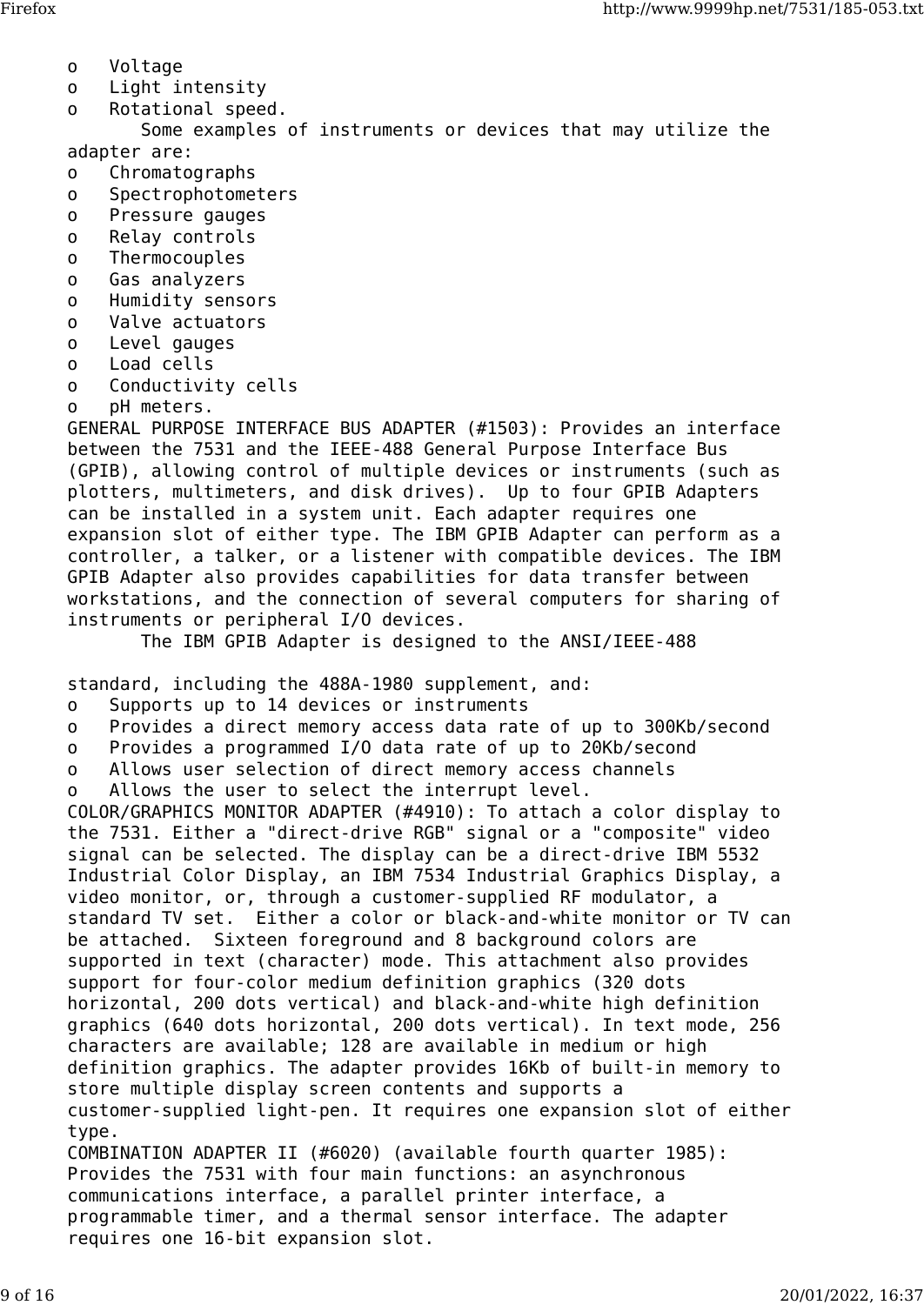The asynchronous communications interface is fully programmable and supports asynchronous communications only. All of the specifications of this interface match those of the Serial/Parallel Adapter (#0215). In addition, the serial interface can be configured to support an RS422 interface. The cable interface to the asynchronous communications port is via a 9-pin connector at the rear of the system unit. The Combination Adapter Cable (#6001) is required to convert the 9-pin Asynchronous Communications port of the Combination Adapter II to a 25-pin "D" shell, male type connector for attachment to an external modem or other asynchronous devices. The cable is double shielded and approximately three meters (10 feet) long. A wrap connector is provided to test the cable.

 The parallel printer interface is specifically designed to attach printers with a parallel interface. All of the specifications of this interface match those of the Serial/Parallel Adapter (#0215).

 The programmable timer has a counter resolution of 4/1,000 of a second.

 The thermal sensor interface connects to a thermal sensor inside the system unit and allows the system processor to sense when the system unit is over its specified temperature range. A bit in the sensor port is set by the thermal sensor to indicate to the system software (DOS) that the system unit is over its specified temperature range.

128KB MEMORY BOARD FOR THE COMBINATION ADAPTER II (#6040) (available fourth quarter 1985): Plugs into the Combination Adapter II (#6020) and expands the memory from 512Kb to 640Kb without requiring an expansion slot. Performance characteristics are the same as for other 7531 user memory. Only one 128Kb Memory Board may be installed on a Combination Adapter II. Limitation: cannot be installed with 128Kb Memory Expansion (#0209).

## PUBLICATIONS

The system will be shipped with two manuals:

- o IBM 7531 Industrial Computer Operator's Guide
- o IBM 7531 Industrial Computer Installation and Setup Manual. The following manuals are available for purchase:
- o IBM 7531/7532 Industrial Computer Technical Reference Manual System Unit (#6032)
- o IBM 7531/7532 Industrial Computer Maintenance Information Manual (#6033)
- o IBM Industrial Computer Technical Reference Options and Adapters (#6035)

o IBM Personal Computer BASIC Reference Manual Version 3.0 (#1132). **SCHEDULE** 

 First customer shipment is planned for third quarter 1985. Orders for the 7531 will be accepted immediately. Multiple quantity orders are subject to an extension of schedules. TECHNICAL INFORMATION

SYSTEM UNIT

- o INTEL 80286 microprocessor
- o 6.0 MHz clock speed
- o 24-bit addressing
- o 16-bit data path
- o 64Kb ROM:
	- Access time 150 ns
	- Cycle time 355 ns
- o Dimensions: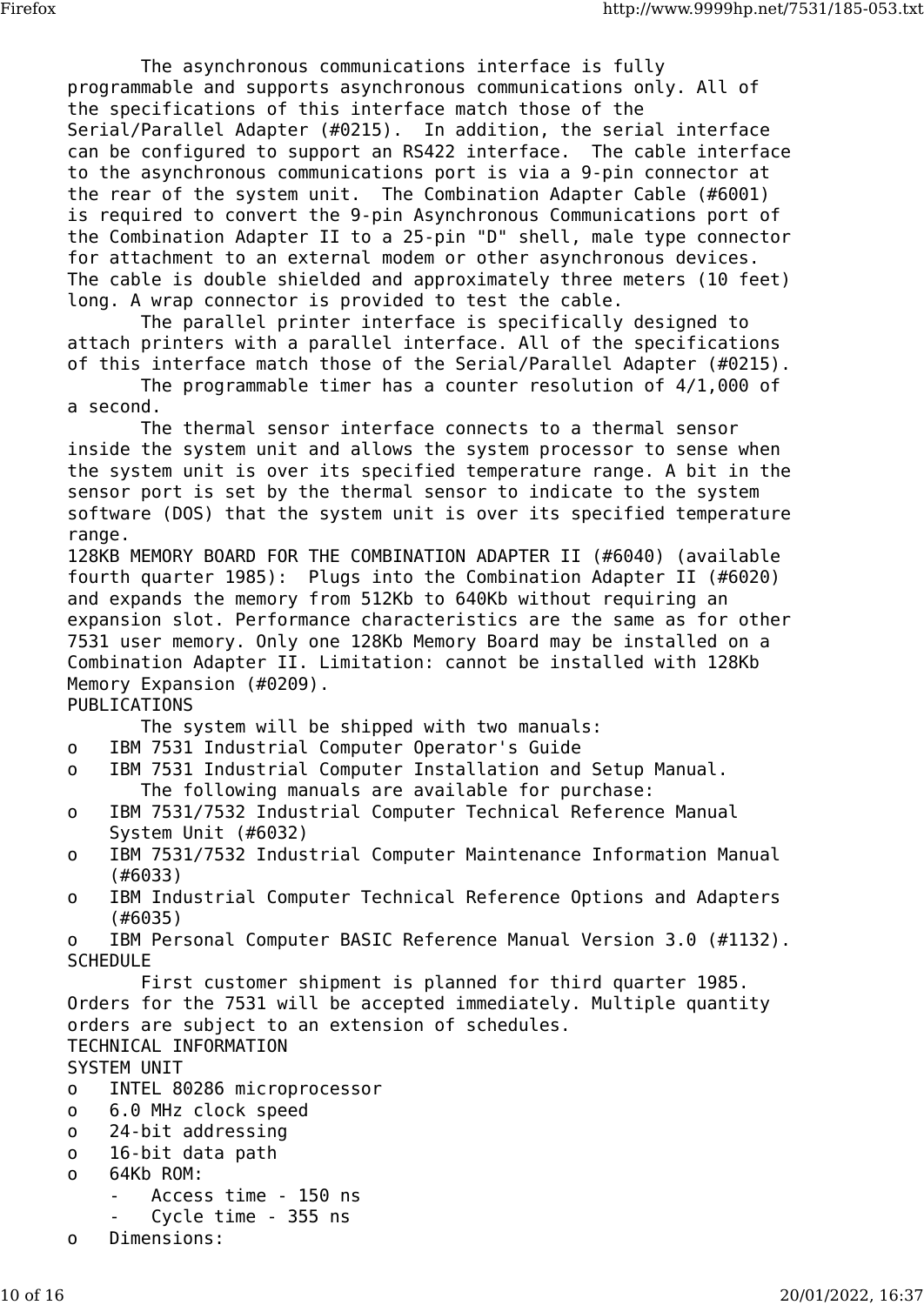- Depth 600.0 mm (23.6 inches) - Width 266.0 mm (10.5 inches) Height 650.0 mm (25.6 inches) o Weight: - 36.3 kg (80 lb) SPECIFIED OPERATING ENVIRONMENT o Electrical: 192-watt power supply - AC operating voltages: . 90-137 v, 50-60 Hz . 180-259 v, 50-60 Hz Power line lightning surges of  $+/$ - 2,500 volts, as outlined in FCC Docket 19528 - Part 68 o Air temperature: - System on: 0 degrees to 50 degrees C (32 degrees to 120 degrees F) System off: 0 degrees to 55 degrees C (32 degrees to 131 degrees F) o Relative humidity: 8% to 80% noncondensing o FCC Class A o Particulates contaminants filtering: Suspended particulates: 500 micrograms per cubic meter Benzene soluble organics: 30 micrograms per cubic meter Settleable particulates: 1,500 micrograms per square centimeter for 30 days o Shock: 0.5 G at 10 millisecond duration o Vibration: - 5 to 17 Hz at 0.005 inches double amplitude displacement - 17 to 200 Hz at 0.07 G peak - 200 to 500 Hz at 0.036 G peak o BTU output: 1,229 BTU/hr COMPATIBILITY The following hardware products are supported on the 7531: o IBM 5532 Industrial Color Display o IBM 7534 Industrial Graphics Display o IBM 5178 PC Network Translator Unit\*. \* See #0213 under "Description of Features" above for 5178 environmental considerations. SECURITY, AUDITABILITY, AND CONTROL The 7531 can be used and managed so as to limit the risk of unintended modification, destruction, or disclosure of sensitive data. User management is responsible for evaluation, selection, and implementation of security features, for administrative procedures, and for appropriate controls in application systems. If sensitive data is sent over external communication facilities, user management may wish to pursue the application of cryptography. PLANNING INFORMATION CUSTOMER RESPONSIBILITY: The customer is responsible for unpacking and installing system components and options in accordance with the installation instructions provided. INSTALLABILITY: The keyboard is plugged directly into the system unit. The display and printer are connected via option adapters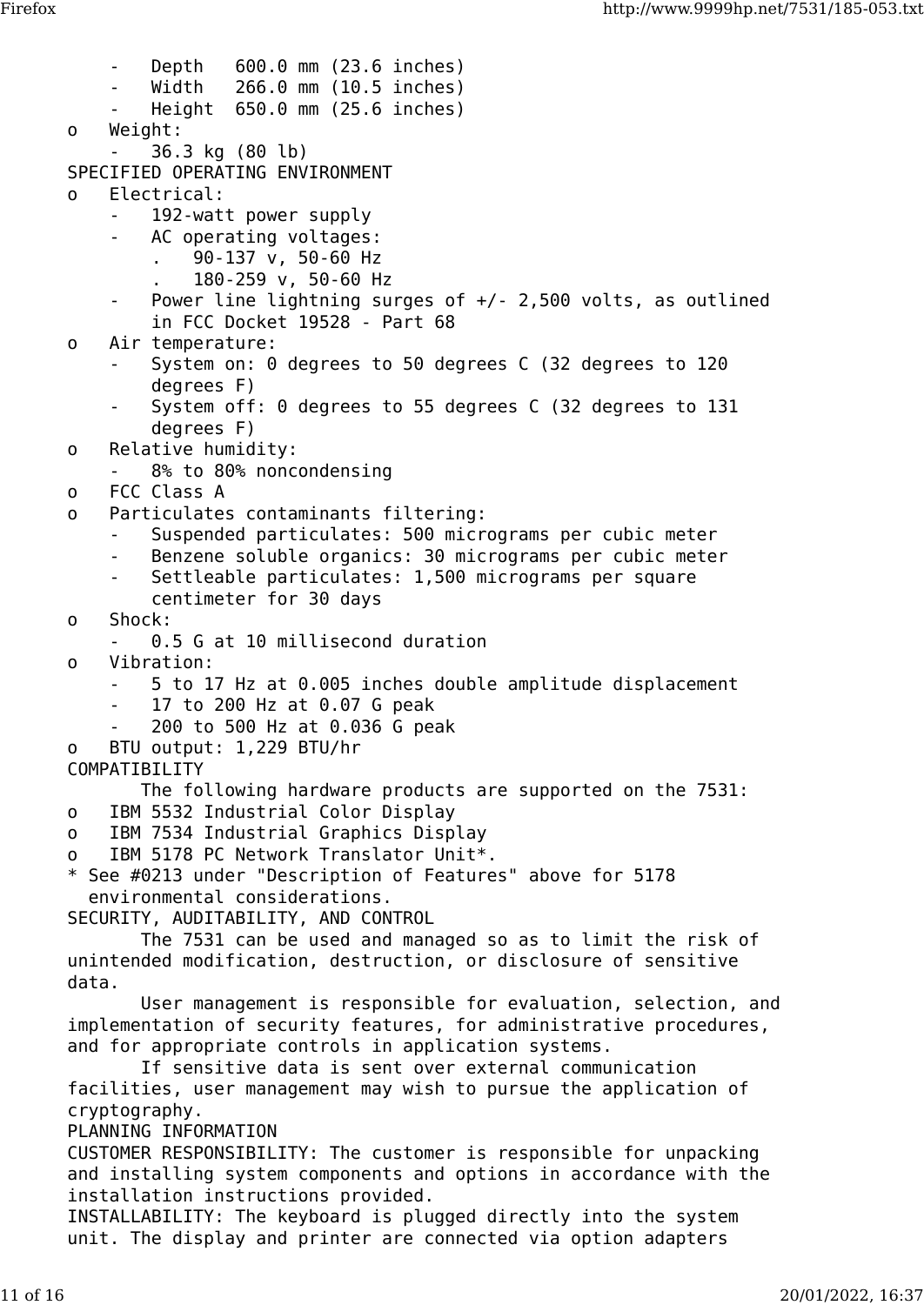installed in the system expansion slots. Once turned on, the system unit automatically runs a power-on self test to verify system readiness. The system unit keylock must be unlocked to complete this self test. If a failure is found, an instruction will appear on the screen. If the test is successfully completed, the system attempts to load an operating system (such as DOS) from the first diskette drive. If that drive does not supply the program, the system tries the first fixed disk. If this operation is not completed, the BASIC Interpreter is made ready, identified on the screen, and the system is available for use. LIMITATIONS: Other IBM 5531 Industrial Computer options, adapters, or devices not specifically listed as supported by the 7531 are not supported. Some of these nonsupported items include: o 64Kb Memory Module Kit (#1003) o 64/256Kb Memory Expansion Option (#1013) o 5531 Keyboard o Asynchronous Communications Adapter (#2074) o Binary Synchronous Communications Adapter (#2075) o SDLC Communications Adapter (#2090) o 10Mb Fixed Disk Drive (#2500) o Fixed Disk Adapter (#2501) o 5-1/4" Diskette Drive Adapter (#3780) o 5-1/4" Dual-sided Diskette Drive (#3810) o XT/370 Option Kit (#1509) o Combination Adapter (#6000) o Keylock Option Kit (#6002). PREREQUISITES: The 7531 requires a video display adapter and device for display output. It is powered by a standard 115/230 v, 50 Hz or 60 Hz power source (voltage can be switched by user). IBM Personal Computer DOS 3.0 or later is required. (DOS 3.1 is required for the IBM PC Network.) PACKAGING: The system unit, keyboard, and options are packed in separate cartons. An additional carton contains the power cord, the IBM 7531 Industrial Computer Installation and Setup Manual, and the IBM 7531 Industrial Computer Operator's Guide. TECHNICAL ASSISTANCE Customers who have signed an IBM Industrial Computer Volume Procurement Amendment (VPA) and have ordered twenty or more IBM 7531 Industrial Computers may designate from one to three technical coordinators who may contact the Personal Computing Assistance Center (PCAC) for usage assistance. The usage assistance is available for the contract period. Customer technical coordinators may participate in an education program administered by the PCAC. The education may be self-study or conducted in a classroom at a PCAC-selected location. CHARGES, TERMS, AND CONDITIONS TERMS AND CONDITIONS CUSTOMER SETUP: The 7531 and its options are designated as customer setup (CSU). The CSU allowance is one day. Detailed setup instructions are included with each machine and option. Setup service is available from the IBM National Service Division at IBM hourly rates and minimums, or by a Contract Support Service (CSS) Agreement. MACHINE GROUP: A IBM HOURLY SERVICE RATE CLASSIFICATION: 2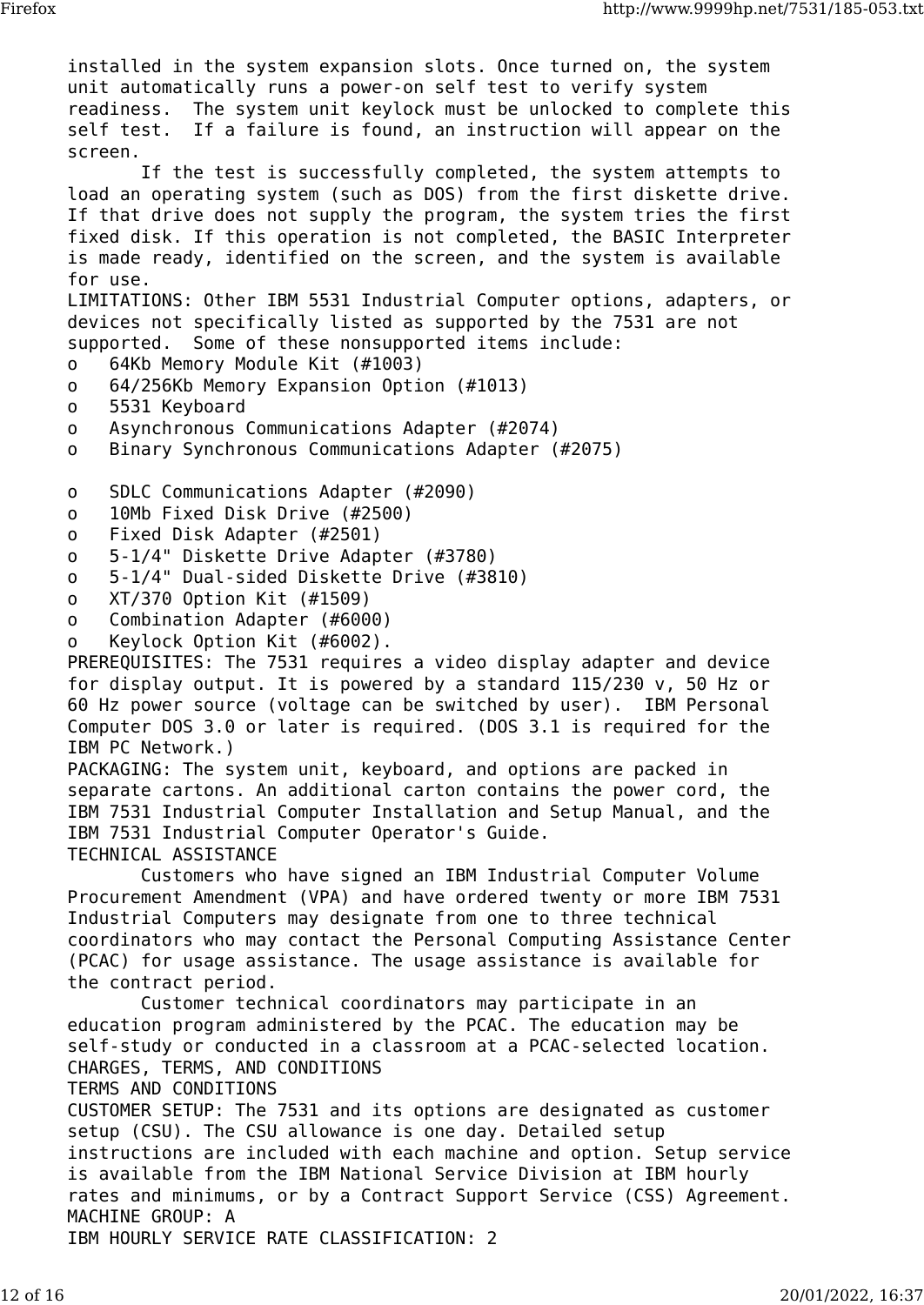WARRANTY PERIOD: One year for the 7531 and all optional features except the Prototype Adapter (#0220), which is one year, unless this feature is modified, at which time warranty provisions are terminated.

 During the 7531 warranty period, warranty periods for optional features that are less than one year will be extended to coincide with the expiration of the 7531 warranty. Optional features that are installed subsequent to the 7531 installation, such that their warranty period extends beyond that of the 7531, will assume their normal warranty.

WARRANTY SERVICE: IBM On-Site Repair (IOR)

MAINTENANCE SERVICE: In the industrial environment, IBM will provide on-site warranty and maintenance service for the failing machine at the customer's central facility under the terms and conditions of the Agreement for Purchase of IBM Machines or IBM Maintenance Agreement as amended by a revised Amendment for Central Facility Maintenance Service (Z125-3333-01). The revised Amendment for Central Facility Maintenance Service, included in this announcement, will be available in Mechanicsburg by June 17, 1985. Its supplement (Z125-3334-00) is not revised and is available in Mechanicsburg.

 Note: Customers should be aware of their specific responsibilities as they relate to central facility service.

 In the office environment, IBM will provide on-site warranty and maintenance service for the failing machine at the machine's operational location under the terms and conditions of the Agreement for Purchase of IBM Machines or IBM Maintenance Agreement.

 The 7531 maintenance charges do not include the 20Mb Fixed Disk Drives (#6019 and #6045). All other announced features are included in the system unit maintenance charge.

 The customer must ensure that the system unit is unlocked when presented for service.

HOURLY SERVICE: Hourly service may be obtained by calling the IBM Service/Exchange Communication Center's toll-free number: (800) 428-2569. The S/ECC will give the customer instructions on how to obtain hourly service.

SELF SERVICE: In addition to the IBM service offerings, the customer may purchase the Maintenance Information Manual, which will enable the customer to isolate a problem to an under-the-cover field replaceable unit (FRU).

VOLUME PROCUREMENT: The 7531 is included in the IBM Industrial Computer Volume Procurement Amendment (VPA) Exhibit. The 7531 may be substituted for other Category A machines. For details, contact your IBM marketing representative.

SPECIAL BID PROVISIONS: Special bid provisions apply. The 7531 is available under Category A of all Industrial Computer special bid contracts with discounts, terms, and conditions consistent with the Industrial Computer Volume Procurement Amendment (VPA) Exhibit. EDUCATIONAL ALLOWANCE: An educational allowance of 20% is available to qualifying institutions. Qualifying customers may choose volume procurement discounts or the educational allowance, but not both. TESTING ALLOWANCE: None

FINANCING: IBM Credit Corporation Term Leases and Installment Payment plans are available. CHARGES

|        | Single |
|--------|--------|
| Model/ | Unit   |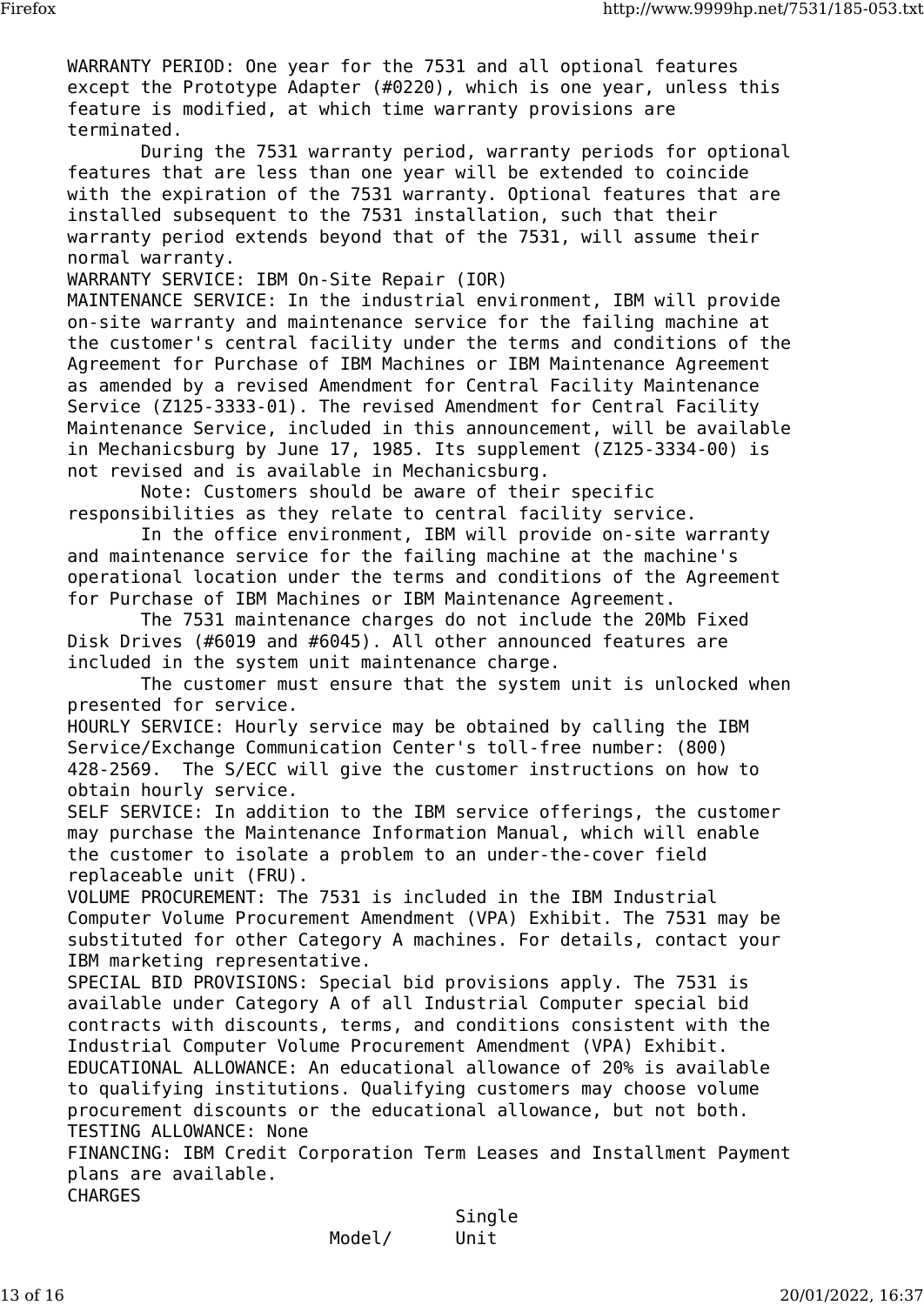|                                 | Feature<br>Number | Purchase<br>Price |
|---------------------------------|-------------------|-------------------|
| 7531 System Unit/               |                   |                   |
| Keyboard                        | 041               | \$6,145           |
| Memory Expansion                |                   |                   |
| 512Kb Option                    | 0203              | 1,125             |
| 128Kb Option                    | 0209              | 350               |
| 20Mb Fixed Disk                 |                   |                   |
| Drive (customer                 |                   |                   |
| setup)                          | 6019              | 1,695             |
| 20Mb Fixed Disk                 |                   |                   |
| Drive (plant                    |                   |                   |
| installed)                      | 6045              | 1,475             |
| Diskette Drive                  |                   |                   |
| High Capacity                   | 6038              | 650               |
| Dual-sided<br>Math Co-processor | 6039<br>0211      | 425<br>375        |
| PC Network,                     |                   |                   |
| Adapter                         | 0213              | 695               |
| Base Expander                   | 0230              | 59                |
| Distance Kit                    |                   |                   |
| Short                           | 0231              | 39                |
| Medium                          | 0232              | 79                |
| Long                            | 0233              | 89                |
| Cabling Segments                |                   |                   |
| 25-foot                         | 0234              | 29                |
| 50-foot                         | 0235              | 39                |
| 100-foot                        | 0236              | 59                |
| 200-foot                        | 0237              | 99                |
| Serial/Parallel                 |                   |                   |
| Adapter                         | 0215              | 150               |
| Serial Adapter                  |                   |                   |
| Cable                           | 0217              | 65                |
| Prototype Adapter               | 0220              | 35                |
| Serial Adapter                  |                   |                   |
| Connector                       | 0242              | 35                |
| Enhanced Graphics               |                   |                   |
| Adapter                         | 1200              | 524               |
| Graphics Memory                 |                   |                   |
| Expansion Card                  | 1201              | 199               |
| Graphics Memory                 |                   |                   |
| Module                          | 1203              | 259               |
| <b>BSC Adapter</b>              | 1204              | 240               |
| SDLC Adapter                    | 1205              | 240               |
| PC Cluster Adapter              | 1206              | 340               |
| PC Cluster Cable                |                   |                   |
| Kit                             | 1207              | 110               |
| DAC Adapter                     | 1502              | 1,275             |
| Distribution Panel              | 1504              | 245               |
| GPIB Adapter                    | 1503              | 395               |
| Communications                  |                   |                   |
| Adapter Cable                   | 2067              | 65                |
| Color/Graphics                  | 4910              | 244               |
| Monitor Adapter<br>Combination  |                   |                   |
| Adapter Cable                   | 6001              | 75                |
|                                 |                   |                   |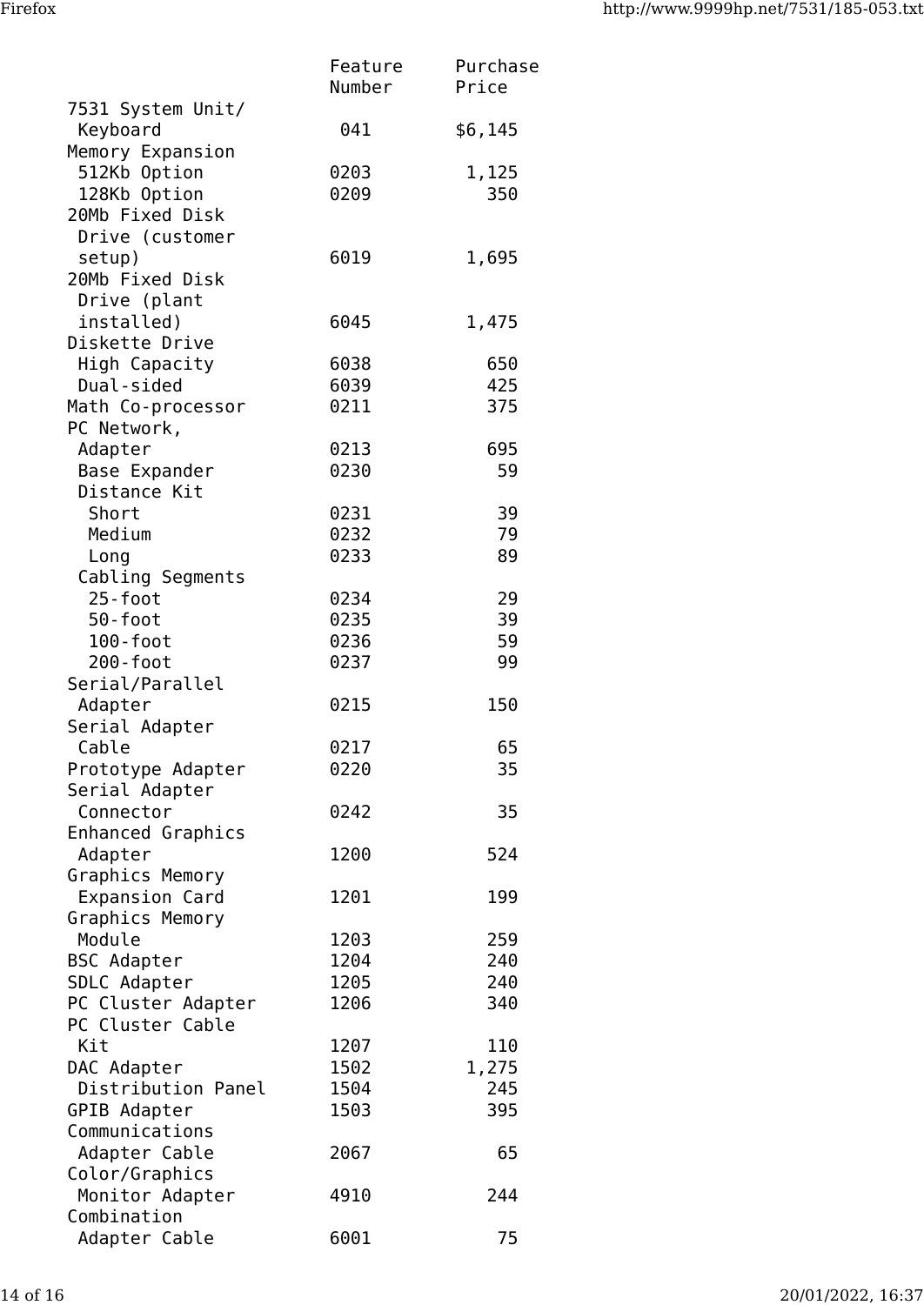| Combination<br>Adapter II |                                    | 6020    | 450 |
|---------------------------|------------------------------------|---------|-----|
| 128Kb Memory              |                                    |         |     |
| <b>Board</b>              |                                    | 6040    | 415 |
|                           | Annual Minimum Maintenance Charges |         |     |
|                           | Model/                             |         |     |
|                           | Feature                            | IOR     |     |
| Machine                   | Number                             | (#9798) |     |
| 7531                      | 041                                | \$420   |     |
|                           | 6019                               | 138     |     |
|                           | 6045                               | 138     |     |

 Note: For CFM service, the minimum number of machines for each service request is one. The Additional Maintenance Charge Factor is one half hour.

Publication Prices

| Technical Reference                | Feature<br>Number | Single<br>Copy<br>Price |  |
|------------------------------------|-------------------|-------------------------|--|
| System Unit                        | 6032              | 65<br>\$                |  |
| Maintenance                        |                   |                         |  |
| Information Manual                 | 6033              | 295                     |  |
| Technical Reference<br>Options and |                   |                         |  |
| Adapters                           | 6035              | 295                     |  |
| Operator's Guide                   | 6046              | 50                      |  |
| Installation and                   |                   |                         |  |
| Setup                              | 6047              | 30                      |  |
| BASIC Version 3.0                  |                   |                         |  |
| Reference Manual                   | 1132              | 40                      |  |
|                                    |                   |                         |  |

 Please contact your IBM marketing representative if you require additional information.

Notice to IBM Customers

May 21, 1985

REVISED EXHIBIT - IBM INDUSTRIAL COMPUTER VOLUME PROCUREMENT AMENDMENT

 IBM has announced two new members of the IBM Industrial Computer Family. The Exhibit to the IBM Industrial Computer Volume Procurement Amendment has been changed to add these new machines in the category noted below:

o IBM 7531 Industrial Computer (Category A)

o IBM 7532 Industrial Computer (Category A).

 Customers with VPAs in effect may substitute and aggregate machines by category in order to maximize the discounts that apply. A copy of the revised Exhibit is attached to this Notice and is effective for all purchases on or after May 21, 1985. (SEE HARD COPY FOR EXHIBIT.)

 Please contact your IBM marketing representative if you require additional information.

NOTICE TO IBM CUSTOMERS

 REVISED EXHIBIT - ALTERNATIVE CERTIFICATION FOR IBM MACHINES IBM has announced a revised Exhibit to the Alternative Certification for IBM Machines. Under this revised Exhibit, the IBM

5531, 5532, 7531, 7532, and 7534 are added to the list of machines that are not Eligible Machines under the Alternative Certification